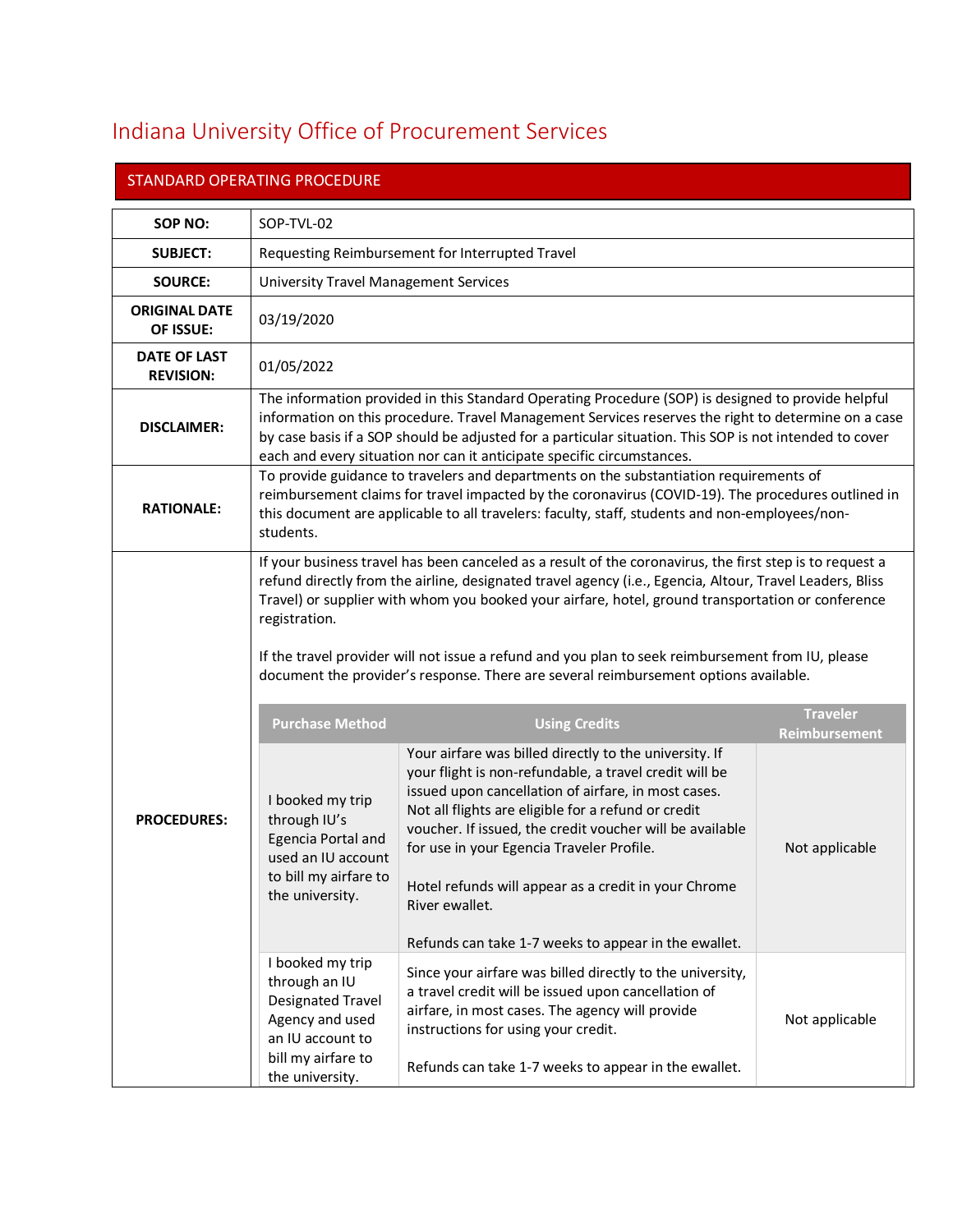<span id="page-1-0"></span>

| I am a travel<br>arranger for a non-<br>employee and<br>booked airfare<br>through IU's<br>Egencia portal and<br>used an IU account<br>to bill the airfare<br>to the university.                                                                                                                                                                                                                                                                                                                                                                                                                                                                                                                                        | Since the airfare was billed directly to the university,<br>a travel credit will be issued upon cancellation of<br>airfare, in most cases. The credit voucher is issued in<br>the non-employee's name and appears in the travel<br>arranger's Egencia profile in the Payment type folder<br>in the Unused tickets section. Egencia's help tool<br>provides instructions for applying the credit towards<br>a flight purchase. Unless the guest is invited back by<br>IU for a valid business purpose, the ticket will remain<br>unused and the credit will expire. | Not applicable                                             |
|------------------------------------------------------------------------------------------------------------------------------------------------------------------------------------------------------------------------------------------------------------------------------------------------------------------------------------------------------------------------------------------------------------------------------------------------------------------------------------------------------------------------------------------------------------------------------------------------------------------------------------------------------------------------------------------------------------------------|--------------------------------------------------------------------------------------------------------------------------------------------------------------------------------------------------------------------------------------------------------------------------------------------------------------------------------------------------------------------------------------------------------------------------------------------------------------------------------------------------------------------------------------------------------------------|------------------------------------------------------------|
|                                                                                                                                                                                                                                                                                                                                                                                                                                                                                                                                                                                                                                                                                                                        | If the travel provider refuses to issue a refund or<br>credit, you can request reimbursement through<br>Chrome River.                                                                                                                                                                                                                                                                                                                                                                                                                                              | <b>Review instructions</b><br>to request<br>reimbursement. |
| I paid out of<br>pocket to book my<br>trip.                                                                                                                                                                                                                                                                                                                                                                                                                                                                                                                                                                                                                                                                            | If the travel provider does issue a credit but you do<br>not have any other travel needs within the time<br>period in which the credit can be used, you can<br>request immediate reimbursement. Reimbursement<br>must be approved by your department and<br>requested through Chrome River.                                                                                                                                                                                                                                                                        | <b>Review instructions</b><br>to request<br>reimbursement. |
|                                                                                                                                                                                                                                                                                                                                                                                                                                                                                                                                                                                                                                                                                                                        | If the travel provider does issue a credit and you do<br>have business travel needs within the time period in<br>which the credit can be used, you can request<br>reimbursement through Chrome River.                                                                                                                                                                                                                                                                                                                                                              | <b>Review instructions</b><br>to request<br>reimbursement. |
| <b>Additional considerations:</b>                                                                                                                                                                                                                                                                                                                                                                                                                                                                                                                                                                                                                                                                                      | Cancellation fees: If you have cancellation fees, reissue fees, or penalties related to travel, submit                                                                                                                                                                                                                                                                                                                                                                                                                                                             |                                                            |
| the cancellation fee as part of your reimbursement request. Fees and penalties must be<br>substantiated with proof of payment and an explanation of the fee/penalty.<br>Accountable Plan 120 day and 365 day reimbursement deadlines: The nontaxable, safe harbor<br>period starts when the trip utilizing credits ends. Please add a note to your reimbursement that the<br>original trip was canceled due to impact from coronavirus keep your reimbursement from being<br>taxed.<br>Reporting credits to your department: Report the amount of credit issued, expiration date and<br>expense type (air, hotel, ground transportation, etc.) to Departmental Fiscal Staff so they can help<br>you track your credit. |                                                                                                                                                                                                                                                                                                                                                                                                                                                                                                                                                                    |                                                            |
| Using an IU account credit for future travel<br>I used an IU account to book my travel:<br>If you used an IU account to book the travel, you will need to monitor your Chrome River ewallet for<br>debits and credits associated with your canceled trip and reconcile the transactions in a travel report<br>in a timely manner.                                                                                                                                                                                                                                                                                                                                                                                      |                                                                                                                                                                                                                                                                                                                                                                                                                                                                                                                                                                    |                                                            |
| Your reconciliation should include the following:<br>Report Name & Business Purpose stated as, "Travel Impacted by COVID-19".<br>$\bullet$<br>Transaction record added from ewallet.<br>$\bullet$<br>Receipt from original transaction and applied credit.<br>$\bullet$                                                                                                                                                                                                                                                                                                                                                                                                                                                |                                                                                                                                                                                                                                                                                                                                                                                                                                                                                                                                                                    |                                                            |
|                                                                                                                                                                                                                                                                                                                                                                                                                                                                                                                                                                                                                                                                                                                        | <b>Requesting reimbursement through Chrome River</b>                                                                                                                                                                                                                                                                                                                                                                                                                                                                                                               |                                                            |
| I paid out of pocket and the travel provider refused to issue a refund or credit voucher:<br>If the travel provider refused to issue a refund or a credit voucher you may request reimbursement<br>using the appropriate travel expense report.                                                                                                                                                                                                                                                                                                                                                                                                                                                                        |                                                                                                                                                                                                                                                                                                                                                                                                                                                                                                                                                                    |                                                            |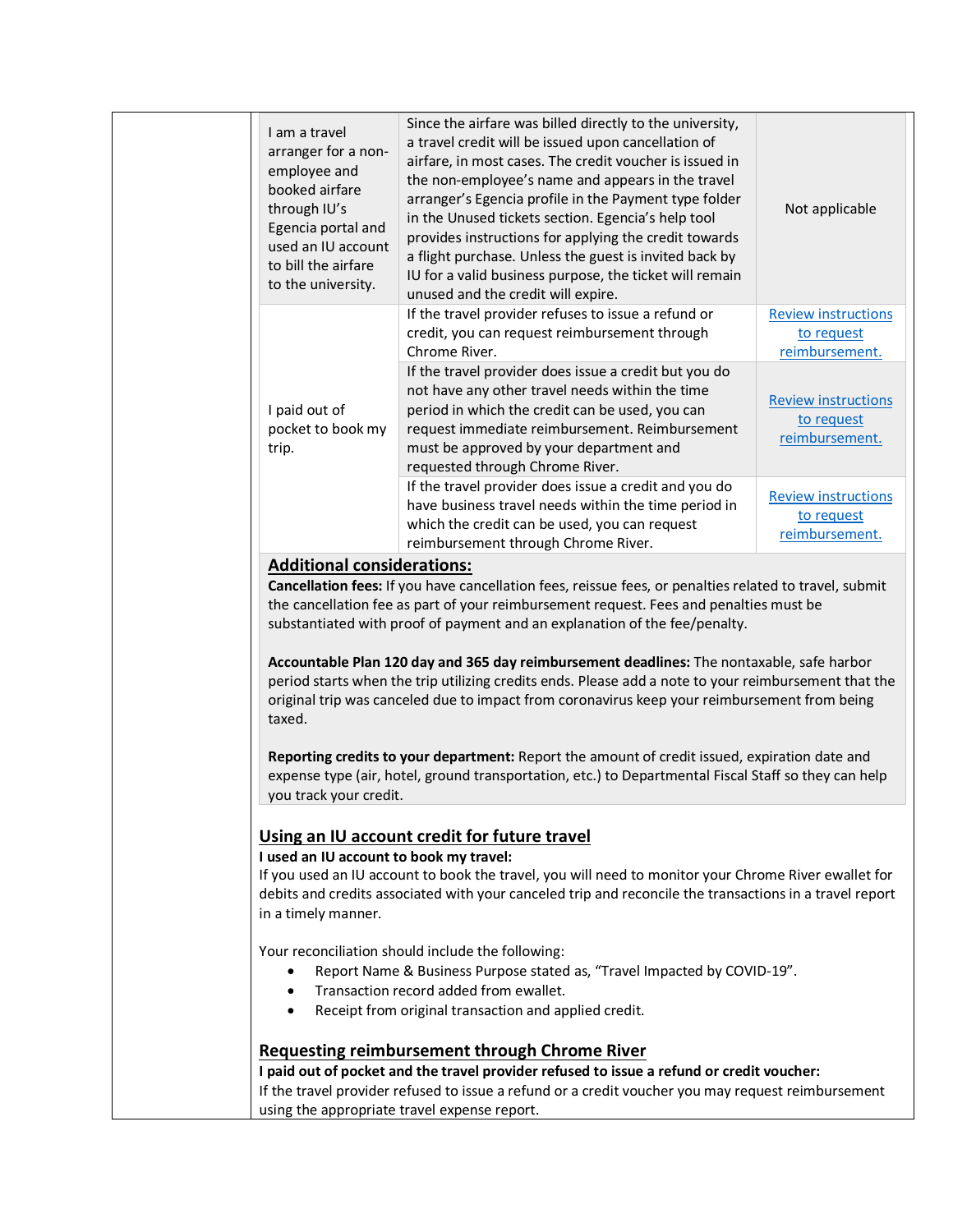<span id="page-2-1"></span><span id="page-2-0"></span>

| Your reimbursement request through Chrome River should include the following:<br>Business Purpose stated as, "Travel impacted by COVID-19".<br>٠<br>Original receipt showing proof of payment.<br>$\bullet$<br>Support documentation from the provider refusing the refund or credit voucher.<br>$\bullet$<br>Statement from Departmental leadership (Fiscal Officer and/or Dean) approving the<br>$\bullet$<br>reimbursement.                                                                                                                                                                                                                                                                                                                                                                                                                                                                                                                                                                                   |
|------------------------------------------------------------------------------------------------------------------------------------------------------------------------------------------------------------------------------------------------------------------------------------------------------------------------------------------------------------------------------------------------------------------------------------------------------------------------------------------------------------------------------------------------------------------------------------------------------------------------------------------------------------------------------------------------------------------------------------------------------------------------------------------------------------------------------------------------------------------------------------------------------------------------------------------------------------------------------------------------------------------|
| I paid out of pocket and the travel provider issued a credit voucher, but I have no travel plans for 12<br>months:<br>In most cases, a credit voucher issued by the travel provider can be used within 12 months. If the<br>traveler is not able to use the credit within the specified time period, they can request immediate<br>reimbursement using the appropriate travel expense report Chrome River.                                                                                                                                                                                                                                                                                                                                                                                                                                                                                                                                                                                                       |
| Your reimbursement request should include the following:<br>Business Purpose stated as, "Travel impacted by COVID-19".<br>٠<br>Original receipt showing proof of payment.<br>$\bullet$<br>Support documentation from the provider refusing the refund and showing the amount of<br>$\bullet$<br>credit issued, plus any cancellation and reissue fees charged.<br>Statement from the employee/traveler attesting they are not able to use the credit for<br>٠<br>leisure travel in the specified time period, and if they do use the credit they will reimburse<br>the IU account that funded the reimbursement.<br>Statement from Departmental leadership (Fiscal Officer and/or Dean) approving the<br>reimbursement.                                                                                                                                                                                                                                                                                          |
| I paid out of pocket, the travel provider issued a credit voucher, and I do have travel plans in the<br>next 12 months:<br>There are several reimbursement options available for travelers who are issued a credit voucher for<br>an unused airline ticket and have travel plans in the next 12 months:<br>Submit original receipts and support documentation and request immediate reimbursement<br>$\bullet$<br>of the full purchase amount.<br>Include a statement indicating you intend to use the credit for business travel and<br>$\circ$<br>will reimburse the IU account that funded the reimbursement if the credit is used<br>for leisure travel instead.<br>Request immediate reimbursement of cancellation fees only using the Air Travel "Change<br>Ticket Fee" tile.<br>You can request reimbursement of credit used for business travel later or,<br>$\circ$<br>Use the credit voucher for leisure travel (Chrome River is not used if credit voucher<br>$\circ$<br>is used for leisure travel). |
| I paid out of pocket and want to be reimbursed for cancellation fees right now:<br>Use the appropriate travel report in Chrome River and specify the following:<br>Business Purpose stated as, "Travel impacted by COVID-19".<br>Select the appropriate Expense Type tile:<br>$\bullet$<br>Airfare - use the Air Travel "Change Ticket Fee" tile.<br>$\circ$<br>Car Rental - use the "Other-Ground Transportation"<br>$\circ$<br>Hotel - use the "Hotel Other" tile.<br>$\circ$                                                                                                                                                                                                                                                                                                                                                                                                                                                                                                                                  |